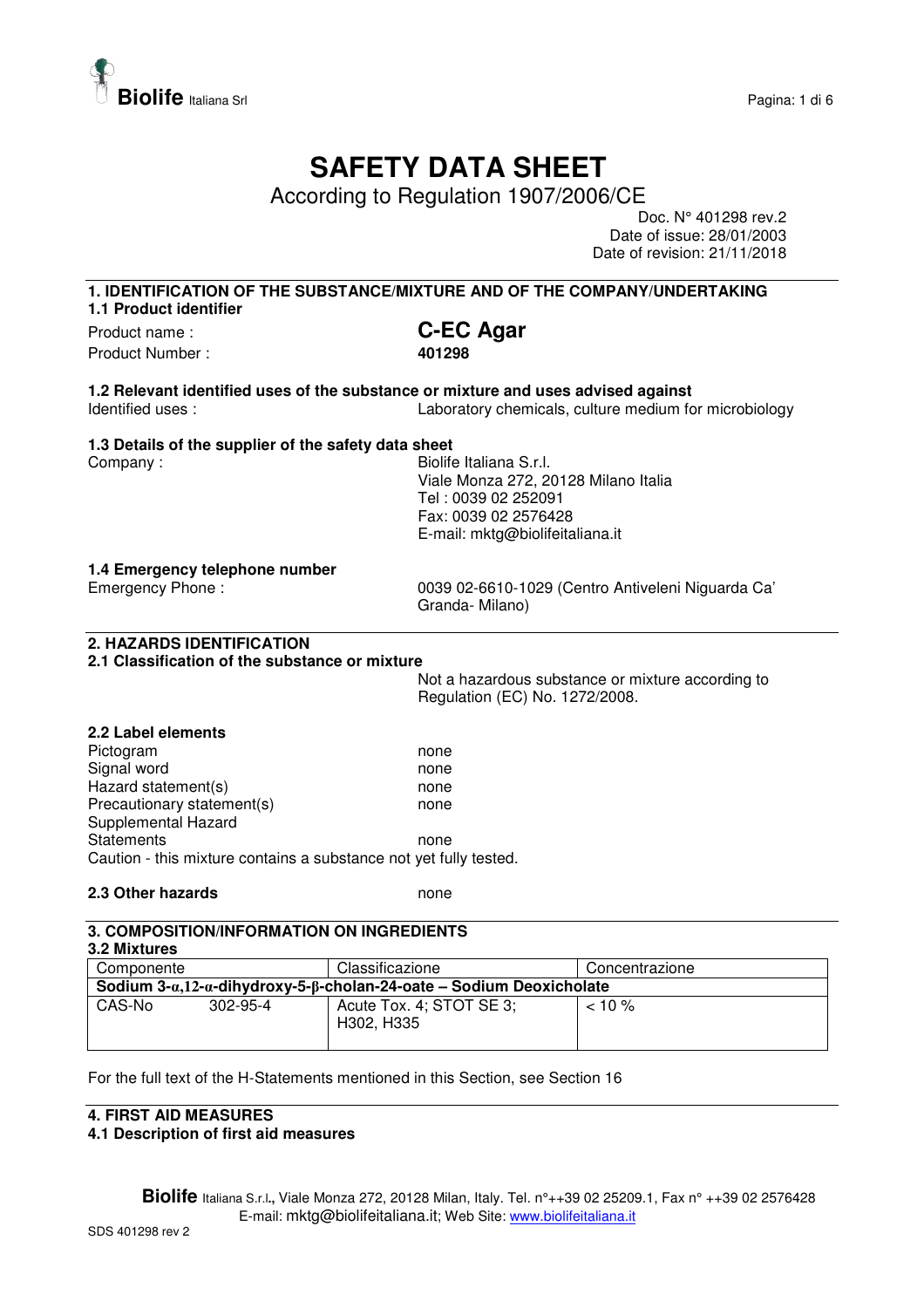

| If inhaled                                                                     | If breathed in, move person into fresh air. If not breathing,<br>give artificial respiration. Consult a physician               |  |
|--------------------------------------------------------------------------------|---------------------------------------------------------------------------------------------------------------------------------|--|
| In case of skin contact                                                        | Wash off with soap and plenty of water.                                                                                         |  |
| In case of eye contact                                                         | Flush eyes with water as a precaution                                                                                           |  |
| If swallowed                                                                   | Never give anything by mouth to an unconscious person.<br>Rinse mouth with water.                                               |  |
| 4.2 Most important symptoms and effects, both acute and delayed                | To the best of our knowledge, the chemical, physical, and<br>toxicological properties have not been thoroughly<br>investigated. |  |
| 4.3 Indication of any immediate medical attention and special treatment needed | no data available                                                                                                               |  |
| <b>5. FIREFIGHTING MEASURES</b>                                                |                                                                                                                                 |  |
| 5.1 Extinguishing media<br>Suitable extinguishing media                        | Use water spray, alcohol-resistant foam, dry chemical or<br>carbon dioxide.                                                     |  |
| 5.2 Special hazards arising from the substance or mixture                      | Carbon oxides, Carbon oxides, Sulfur oxides                                                                                     |  |
| 5.3 Advice for firefighters                                                    | Wear self contained breathing apparatus for fire fighting if<br>necessary.                                                      |  |
| 5.4 Further information                                                        | no data available                                                                                                               |  |
| <b>6. ACCIDENTAL RELEASE MEASURES</b>                                          |                                                                                                                                 |  |
| 6.1 Personal precautions, protective equipment and emergency procedures        | Avoid dust formation. Avoid breathing vapors, mist or gas.<br>Ensure adequate ventilation. Avoid breathing dust.                |  |
| 6.2 Environmental precautions                                                  | Do not let product enter drains.                                                                                                |  |
| 6.3 Methods and materials for containment and cleaning up                      | Sweep up and shovel. Keep in suitable, closed containers<br>for disposal.                                                       |  |
| 6.4 Reference to other sections                                                | For disposal see section 13.                                                                                                    |  |
| 7. HANDLING AND STORAGE                                                        |                                                                                                                                 |  |
| 7.1 Precautions for safe handling                                              | Provide appropriate exhaust ventilation at places where dust<br>is formed.                                                      |  |
| 7.2 Conditions for safe storage, including any incompatibilities               | Store in cool place. Keep container tightly closed in a dry<br>and well-ventilated place. Hygroscopic. Moisture sensitive.      |  |
| 7.3 Specific end uses                                                          | No data available apart from the uses mentioned in section<br>1.2.                                                              |  |
| <b>8 EYDOSUBE CONTROLS/DERSONAL DROTECTION</b>                                 |                                                                                                                                 |  |

### **8. EXPOSURE CONTROLS/PERSONAL PROTECTION 8.1 Control parameters**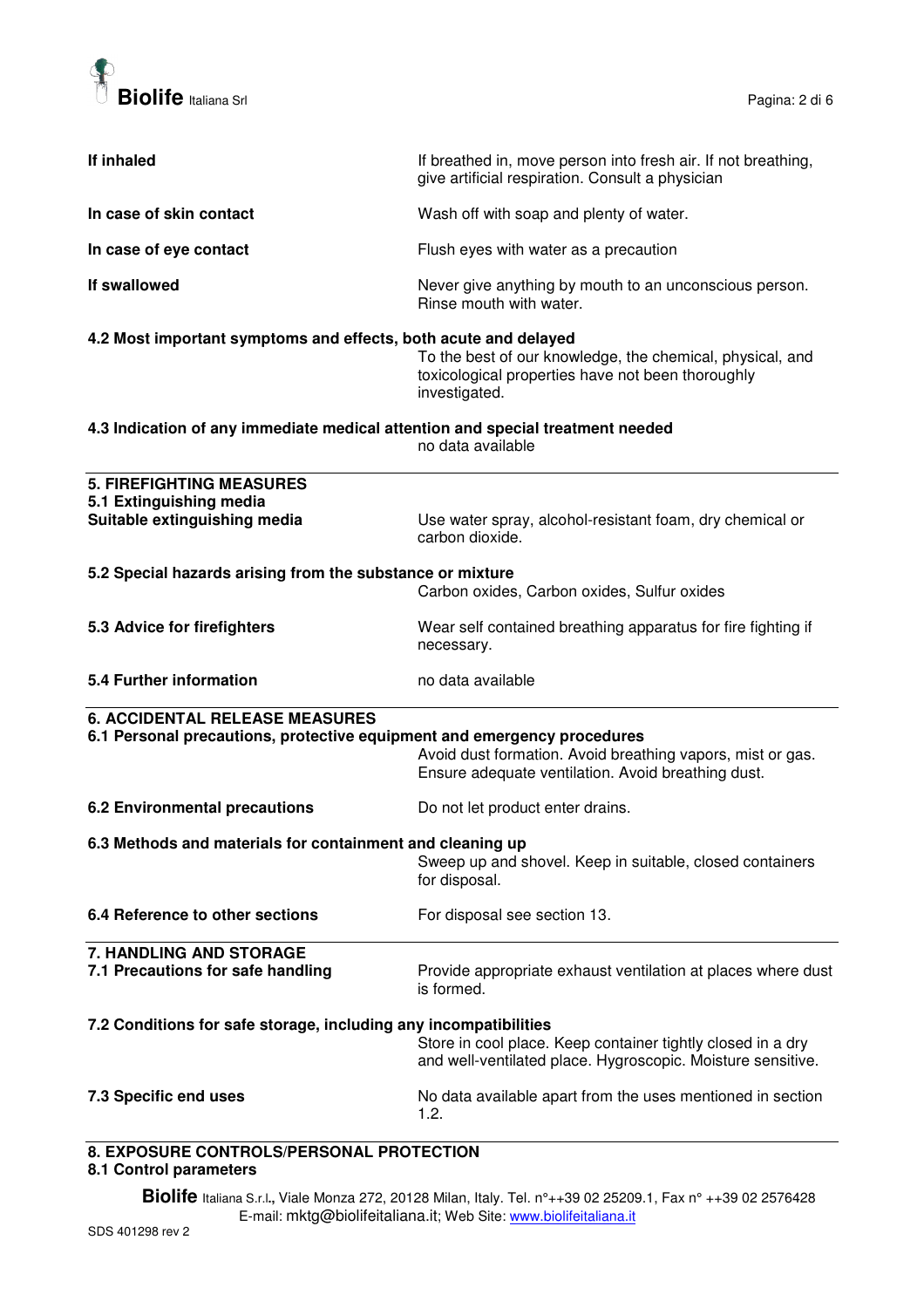

## **Components with workplace control parameters**

|                                                             | It doesn't contain substances with occupational exposure<br>limit value.                                                                                                                                                                                                                                                                                                                                                                                                  |
|-------------------------------------------------------------|---------------------------------------------------------------------------------------------------------------------------------------------------------------------------------------------------------------------------------------------------------------------------------------------------------------------------------------------------------------------------------------------------------------------------------------------------------------------------|
| 8.2 Exposure controls<br>Appropriate engineering controls   | Handle in accordance with good industrial hygiene and<br>safety practice.                                                                                                                                                                                                                                                                                                                                                                                                 |
| Personal protective equipment<br><b>Eye/face protection</b> | Use equipment for eye protection tested and approved<br>under appropriate government standards such as NIOSH<br>(US) or EN 166(EU).                                                                                                                                                                                                                                                                                                                                       |
| <b>Skin protection</b>                                      | Handle with gloves. Gloves must be inspected prior to use.<br>Use proper glove removal technique (without touching<br>glove's outer surface) to avoid skin contact with this product.<br>Dispose of contaminated gloves after use in accordance with<br>applicable laws and good laboratory practices.<br>Wash and dry hands. The selected protective gloves have to<br>satisfy the specifications of EU Directive 89/686/EEC and<br>the standard EN 374 derived from it. |
| <b>Body Protection</b>                                      | The type of protective equipment must be selected<br>according to the concentration and amount of the dangerous<br>substance at the specific workplace.                                                                                                                                                                                                                                                                                                                   |
| <b>Respiratory protection</b>                               | Respiratory protection is not required. Where protection from<br>nuisance levels of dusts are desired, use type P1 (EN 143)<br>dust masks. Use respirators and components tested and<br>approved under appropriate government standards such as<br>NIOSH (US) or CEN (EU).                                                                                                                                                                                                |

# **9. PHYSICAL AND CHEMICAL PROPERTIES**

| 9.1 Information on basic physical and chemical properties |                                                    |  |  |  |
|-----------------------------------------------------------|----------------------------------------------------|--|--|--|
| a) Appearance                                             | powder                                             |  |  |  |
|                                                           | beige                                              |  |  |  |
| b) Odour                                                  | no data available                                  |  |  |  |
| c) Odour Threshold                                        | no data available                                  |  |  |  |
| d) pH                                                     | $7.2 - 7.6$ at 25 $\degree$ C at use concentration |  |  |  |
| e) Melting point/freezing                                 |                                                    |  |  |  |
| point                                                     | no data available                                  |  |  |  |
| f) Initial boiling point and                              |                                                    |  |  |  |
| boiling range                                             | no data available                                  |  |  |  |
| g) Flash point                                            | no data available                                  |  |  |  |
| h) Evapouration rate                                      | no data available                                  |  |  |  |
| i) Flammability (solid, gas)                              | no data available                                  |  |  |  |
| j) Upper/lower                                            |                                                    |  |  |  |
| flammability or                                           |                                                    |  |  |  |
| explosive limits                                          | no data available                                  |  |  |  |
| k) Vapour pressure                                        | no data available                                  |  |  |  |
| I) Vapour density                                         | no data available                                  |  |  |  |
| m) Relative density                                       | no data available                                  |  |  |  |
| n) Water solubility                                       | no data available                                  |  |  |  |
| o) Partition coefficient: noctanol/                       |                                                    |  |  |  |
| water                                                     | no data available                                  |  |  |  |
| p) Auto-ignition                                          |                                                    |  |  |  |
| temperature                                               | no data available                                  |  |  |  |
|                                                           |                                                    |  |  |  |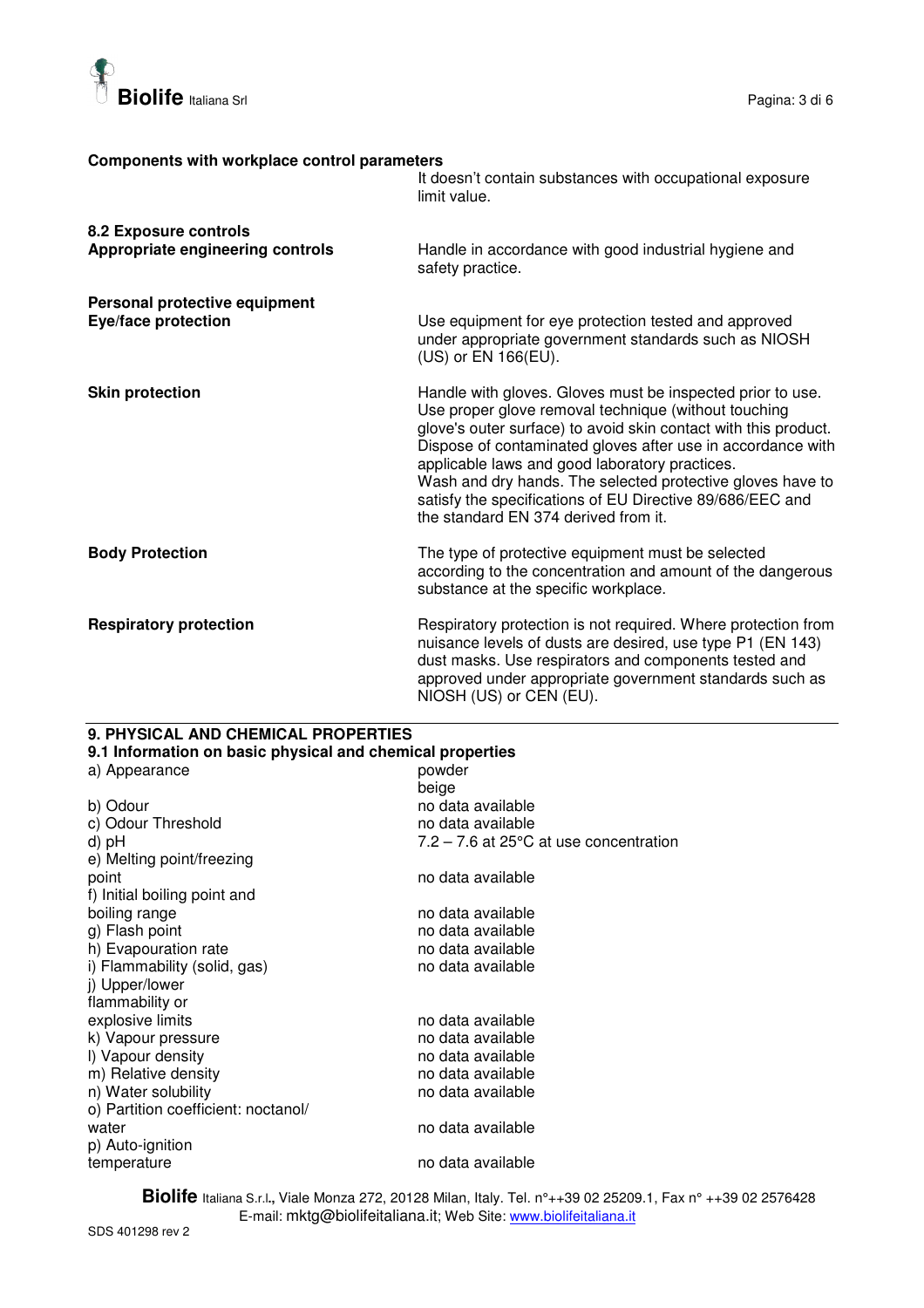

| q) Decomposition                                                        |                                                                                                                                                                     |  |
|-------------------------------------------------------------------------|---------------------------------------------------------------------------------------------------------------------------------------------------------------------|--|
| temperature                                                             | no data available                                                                                                                                                   |  |
| r) Viscosity                                                            | no data available                                                                                                                                                   |  |
| s) Explosive properties                                                 | no data available                                                                                                                                                   |  |
| t) Oxidizing properties                                                 | no data available                                                                                                                                                   |  |
| 9.2 Other safety information                                            | no data available                                                                                                                                                   |  |
| <b>10. STABILITY AND REACTIVITY</b>                                     |                                                                                                                                                                     |  |
| 10.1 Reactivity                                                         | no data available                                                                                                                                                   |  |
| <b>10.2 Chemical stability</b>                                          | no data available                                                                                                                                                   |  |
| 10.3 Possibility of hazardous reactions                                 | no data available                                                                                                                                                   |  |
| 10.4 Conditions to avoid                                                | no data available                                                                                                                                                   |  |
| 10.5 Incompatible materials                                             | Strong oxidizing agents                                                                                                                                             |  |
| 10.6 Hazardous decomposition products                                   | no data available                                                                                                                                                   |  |
| <b>11. TOXICOLOGICAL INFORMATION</b>                                    |                                                                                                                                                                     |  |
| 11.1 Information on toxicological effects                               |                                                                                                                                                                     |  |
| <b>Acute toxicity</b>                                                   | no data available                                                                                                                                                   |  |
| <b>Skin corrosion/irritation</b>                                        | no data available                                                                                                                                                   |  |
| Serious eye damage/eye irritation                                       | no data available                                                                                                                                                   |  |
| Respiratory or skin sensitization                                       | no data available                                                                                                                                                   |  |
| <b>Germ cell mutagenicity</b>                                           | no data available                                                                                                                                                   |  |
| Carcinogenicity                                                         | IARC: No component of this product present at levels<br>greater than or equal to 0.1% is identified as probable,<br>possible or confirmed human carcinogen by IARC. |  |
| <b>Reproductive toxicity</b>                                            | no data available                                                                                                                                                   |  |
| Specific target organ toxicity - single exposure                        | no data available                                                                                                                                                   |  |
| Specific target organ toxicity - repeated exposure<br>no data available |                                                                                                                                                                     |  |
|                                                                         |                                                                                                                                                                     |  |
| <b>Aspiration hazard</b>                                                | no data available                                                                                                                                                   |  |
| <b>Potential health effects</b><br><b>Inhalation</b>                    | May be harmful if inhaled. Causes respiratory tract irritation.                                                                                                     |  |
| Ingestion                                                               | Harmful if swallowed.                                                                                                                                               |  |
| <b>Skin</b>                                                             | May be harmful if absorbed through skin. Causes skin<br>irritation.                                                                                                 |  |
| <b>Eyes</b>                                                             | Causes eye irritation.                                                                                                                                              |  |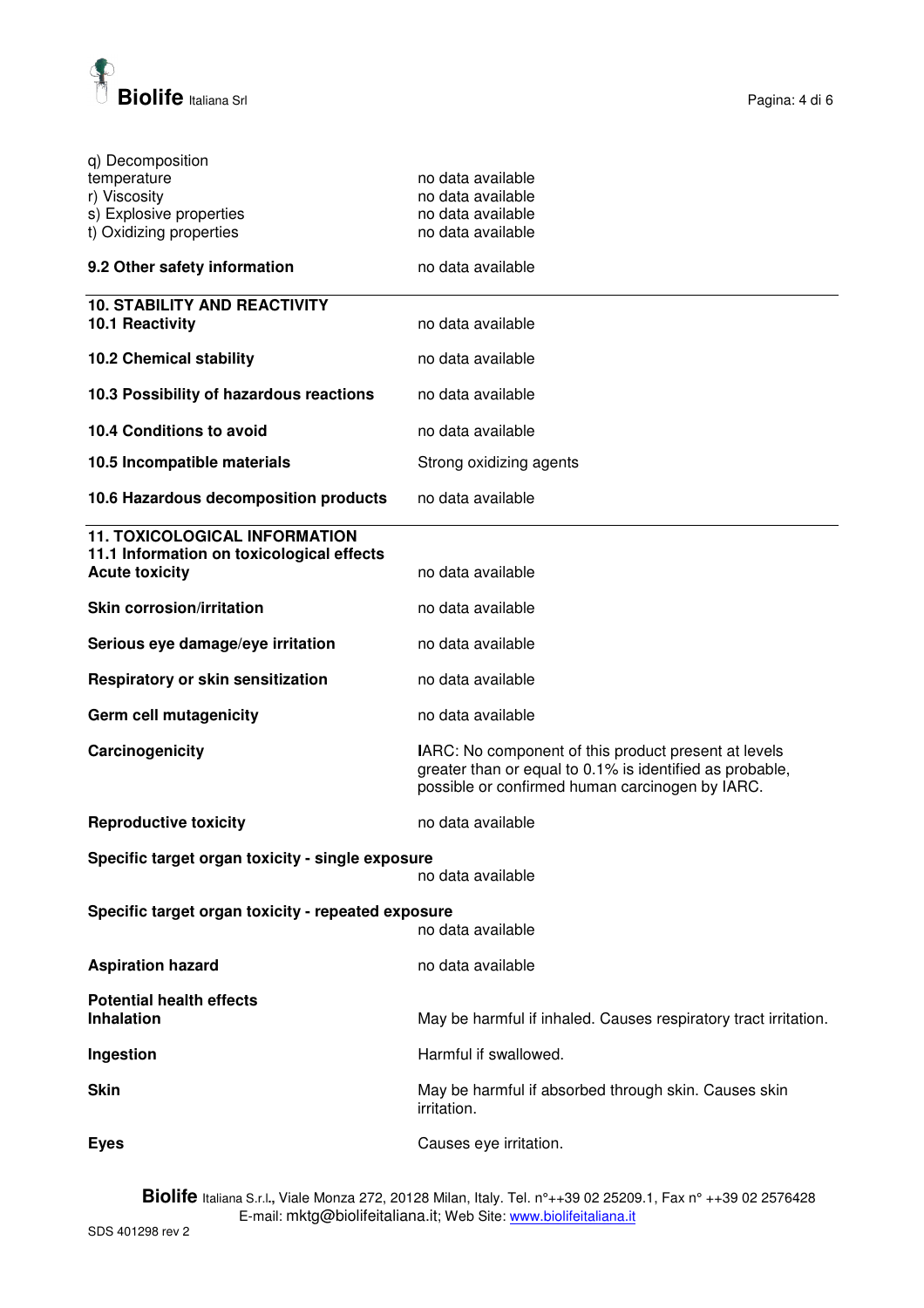

| <b>Signs and Symptoms of Exposure</b>                                                                                       | To the best of our knowledge, the chemical, physical, and<br>toxicological properties have not been thoroughly<br>investigated. |  |  |
|-----------------------------------------------------------------------------------------------------------------------------|---------------------------------------------------------------------------------------------------------------------------------|--|--|
| <b>12. ECOLOGICAL INFORMATION</b><br>12.1 Toxicity                                                                          | no data available                                                                                                               |  |  |
| 12.2 Persistence and degradability                                                                                          | no data available                                                                                                               |  |  |
| 12.3 Bioaccumulative potential                                                                                              | no data available                                                                                                               |  |  |
| 12.4 Mobility in soil                                                                                                       | no data available                                                                                                               |  |  |
| 12.5 Results of PBT and vPvB assessment                                                                                     | no data available                                                                                                               |  |  |
| 12.6 Other adverse effects                                                                                                  | no data available                                                                                                               |  |  |
| <b>13. DISPOSAL CONSIDERATIONS</b><br>13.1 Waste treatment methods<br>Product                                               | Offer surplus and non-recyclable solutions to a licensed<br>disposal company.                                                   |  |  |
| <b>Contaminated packaging</b>                                                                                               | Dispose of as unused product.                                                                                                   |  |  |
| <b>14. TRANSPORT INFORMATION</b><br>14.1 UN number                                                                          | ADR/RID: - IMDG: - IATA: -                                                                                                      |  |  |
| 14.2 UN proper shipping name                                                                                                | ADR/RID: Not dangerous goods<br>IMDG: Not dangerous goods<br>IATA: Not dangerous goods                                          |  |  |
| 14.3 Transport hazard class(es)                                                                                             | ADR/RID: - IMDG: - IATA: -                                                                                                      |  |  |
| 14.4 Packaging group                                                                                                        | ADR/RID: - IMDG: - IATA: -                                                                                                      |  |  |
| <b>14.5 Environmental hazards</b>                                                                                           | ADR/RID: no IMDG Marine pollutant: no IATA: no                                                                                  |  |  |
| 14.6 Special precautions for user                                                                                           | no data available                                                                                                               |  |  |
| <b>15. REGULATORY INFORMATION</b><br>This safety datasheet complies with the requirements of Regulation (EC) No. 1907/2006. |                                                                                                                                 |  |  |

# **15.1 Safety, health and environmental regulations/legislation specific for the substance or mixture**  no data available

# **15.2 Chemical Safety Assessment** no data available

## **16. OTHER INFORMATION Text of H-code(s) and R-phrase(s) mentioned in Section 3**  Acute Tox.<br>
H302 **Acute toxicity**<br>
Harmful if swa H302 **Harmful if swallowed.**<br>H335 **H335** May cause respiratory H335 H335 May cause respiratory irritation.<br>STOT SE Specific target organ toxicity - si Specific target organ toxicity - single exposure

# **Further information**